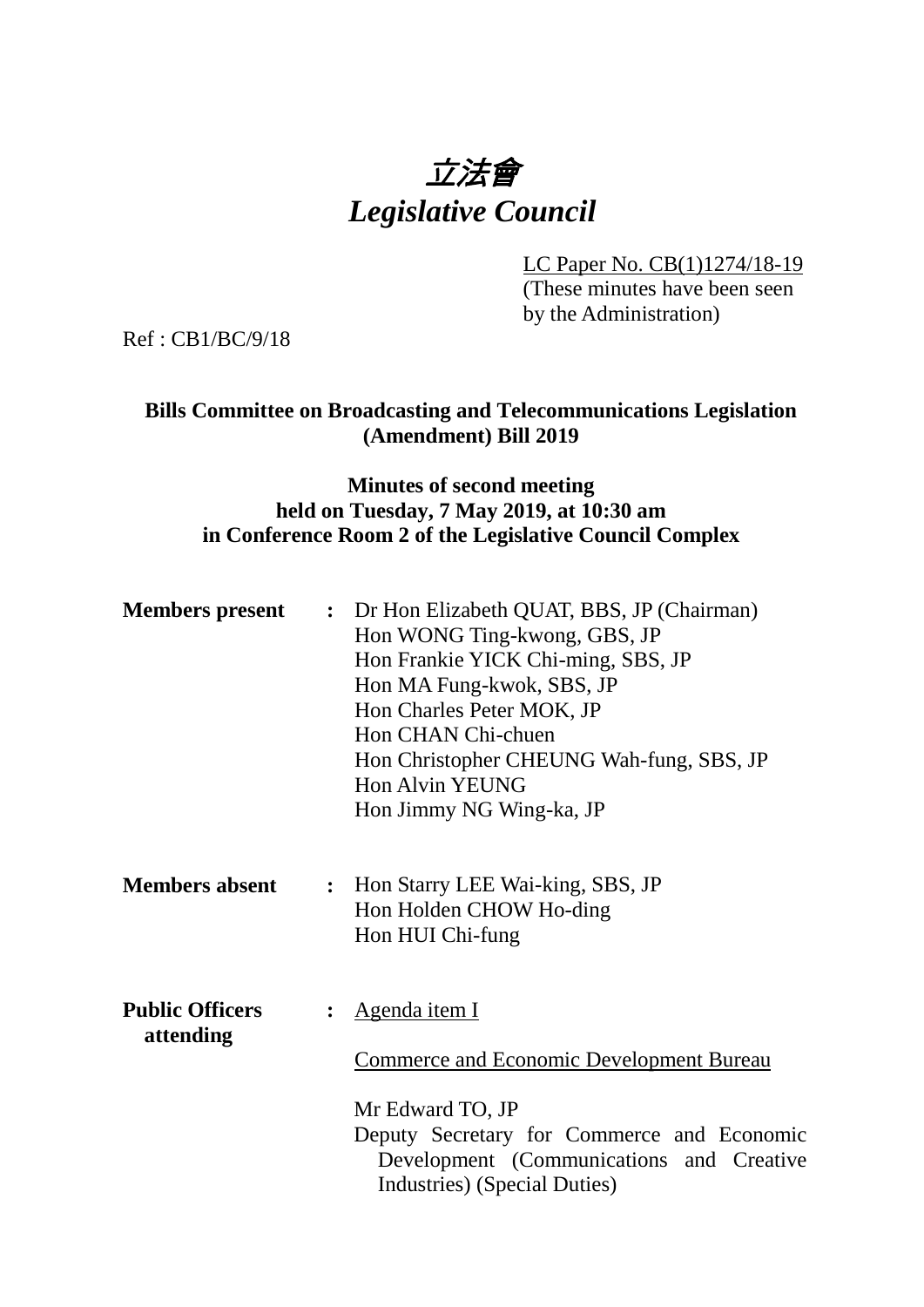|                                    | Mr Tony YIP<br>Principal Assistant Secretary for Commerce and<br>Economic Development (Communications and<br>Creative Industries) (Special Duties)<br>Mr Alex LAU<br>Assistant Secretary for Commerce and Economic<br>Development (Communications and Creative<br>Industries) (Special Duties)<br>Department of Justice<br>Mr Vincent WAI<br><b>Government Counsel</b> |
|------------------------------------|------------------------------------------------------------------------------------------------------------------------------------------------------------------------------------------------------------------------------------------------------------------------------------------------------------------------------------------------------------------------|
| <b>Attendance by</b><br>invitation | <u>Agenda item I</u><br><b>Hong Kong Cable Television Limited</b><br>Miss Prairie CHUNG<br>General Counsel and Head of Legal and Regulatory<br><b>Affairs</b>                                                                                                                                                                                                          |
|                                    | <b>Fantastic Television Limited</b>                                                                                                                                                                                                                                                                                                                                    |
|                                    | Ms Fiona LEE<br><b>Executive Director</b>                                                                                                                                                                                                                                                                                                                              |
|                                    | <b>PCCW Media Limited</b>                                                                                                                                                                                                                                                                                                                                              |
|                                    | <b>Ms Veronica LOCKYER</b><br><b>Head of Group Regulatory Affairs</b>                                                                                                                                                                                                                                                                                                  |
|                                    | <b>HK Television Entertainment Company Limited</b>                                                                                                                                                                                                                                                                                                                     |
|                                    | Ms Eva CHAN<br><b>General Manager</b><br><b>Regulatory Affairs and Compliance</b>                                                                                                                                                                                                                                                                                      |
| <b>Clerk in attendance :</b>       | Mr Daniel SIN<br>Chief Council Secretary (1)6                                                                                                                                                                                                                                                                                                                          |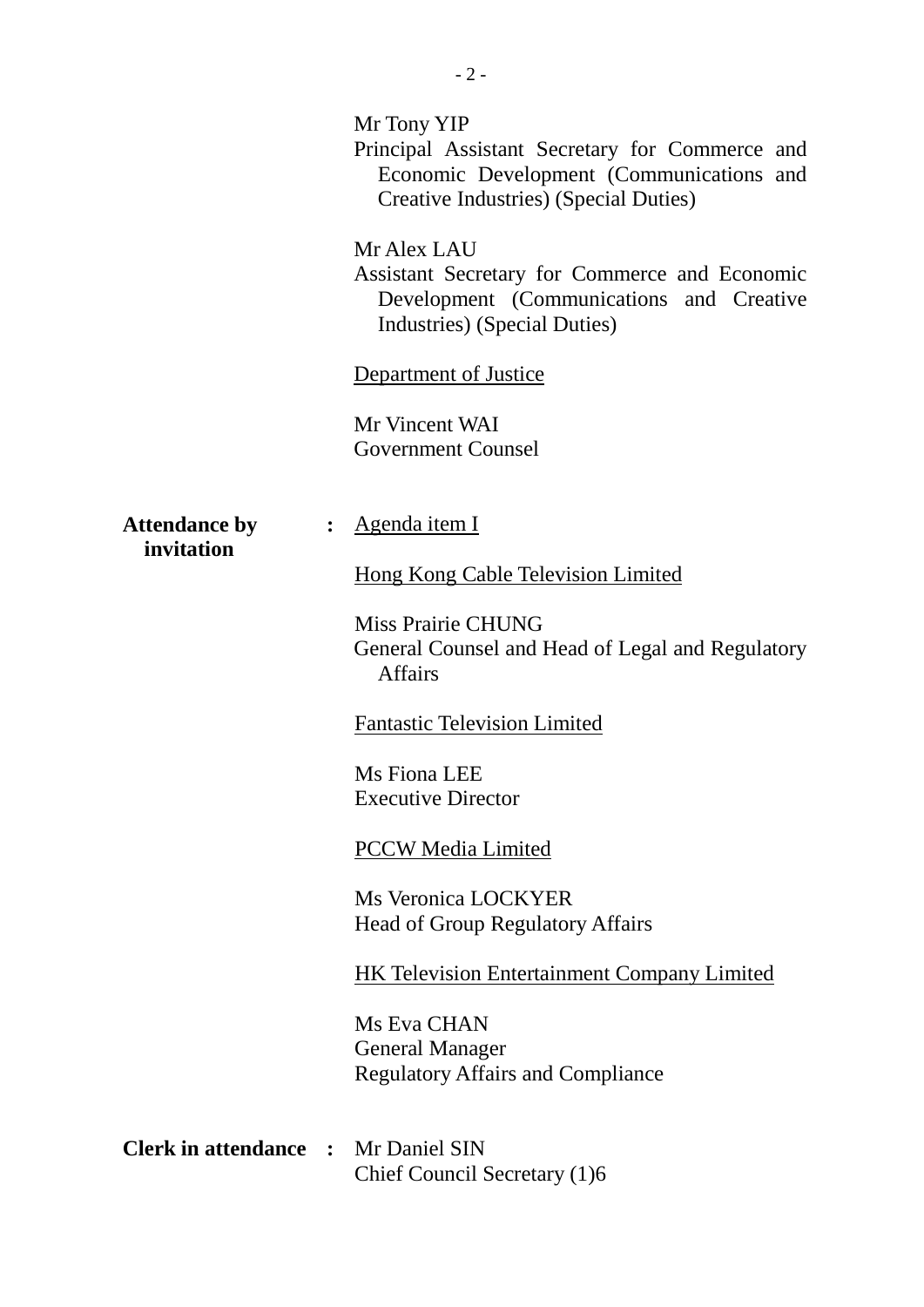| <b>Staff in attendance</b> | : Miss Evelyn LEE<br><b>Assistant Legal Adviser 10</b> |
|----------------------------|--------------------------------------------------------|
|                            | Ms Mandy LI<br>Senior Council Secretary (1)6           |
|                            | Mr Patrick CHOI<br>Council Secretary (1)6              |
|                            | Miss Yolanda CHEUK<br>Legislative Assistant (1)6       |

#### Action

# **I. Meeting with deputations and the Administration**

Submissions from deputations attending the meeting

Submissions from deputations not attending the meeting

 $(LC$  Paper No.  $CB(1)1009/18-19(03)$  — Submission from Television Broadcasts Limited (English version only))

Meeting with the Administration

*Matters arising from previous meeting*

- (LC Paper No. CB(1)1009/18-19(01) List of follow-up actions arising from the meeting on 16 April 2019
- LC Paper No.  $CB(1)1009/18-19(02)$  Administration's response to the issues raised at the meeting on 16 April 2019)

*Relevant papers*

 $(LC$  Paper No.  $CB(3)455/18-19$  — The Bill

File Ref.: CCIB/SD 605-5/1 C11 ― Legislative Council Brief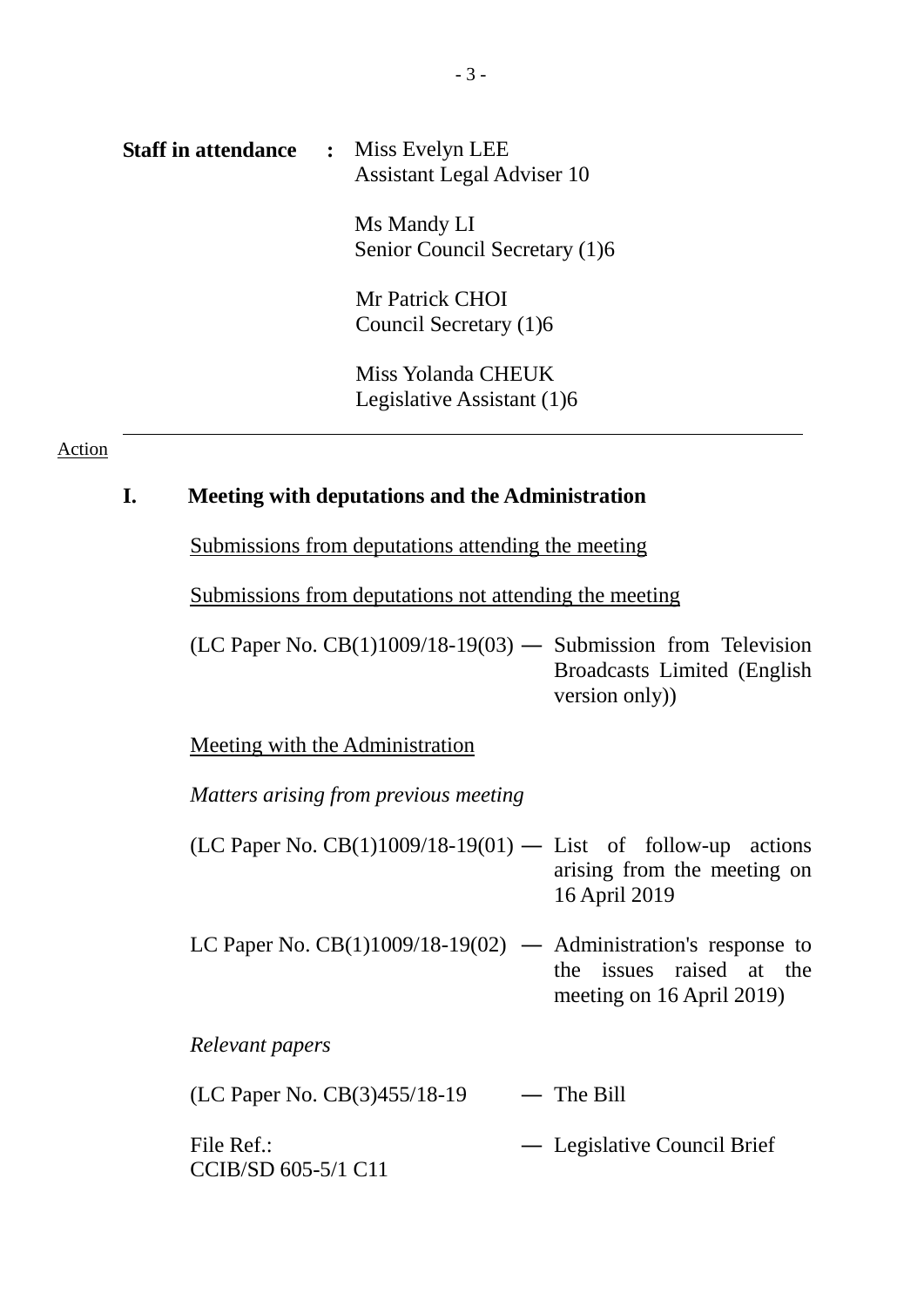| LC Paper No. LS60/18-19           | — Legal Service Division<br>Report                                                                          |
|-----------------------------------|-------------------------------------------------------------------------------------------------------------|
| LC Paper No. $CB(1)891/18-19(01)$ | — Marked-up copy of the Bill<br>prepared by the Legal<br><b>Service Division</b><br>(Restricted to members) |
| LC Paper No. $CB(1)891/18-19(02)$ | Background brief prepared<br>by the Legislative Council<br>Secretariat                                      |
| LC Paper No. $CB(1)891/18-19(03)$ | - Assistant Legal Adviser's<br>letter dated 9 April 2019 to<br>the Administration                           |
| LC Paper No. $CB(1)891/18-19(04)$ | — Administration's reply<br>to<br>Assistant Legal Adviser's<br>letter dated 9 April 2019)                   |

(A list of relevant papers previously issued is available on the Legislative Council website at https://www.legco.gov.hk/yr18-19/english/bc/bc09/general/bc09.htm)

The Bills Committee deliberated (index of proceedings in the **Appendix**).

Follow-up actions to be taken by the Administration

2. The Administration was requested to respond to the views and concerns expressed by deputations at the meeting, and in particular whether there is scope of amending section 6 of the Broadcasting Ordinance (Cap. 562) to further strengthen copyright protection for the broadcasting sector.

(*Post-meeting note*: A list of follow-up actions arising from the discussion, vide LC Paper No. CB(1)1107/18-19(01), was issued to the Administration on 14 May 2019. The Administration's response dated 24 May 2019, vide LC Paper No. CB(1)1107/18-19(02), had been circulated to members on 27 May 2019.)

### **II. Any other business**

3. The Administration informed members that it would arrange the second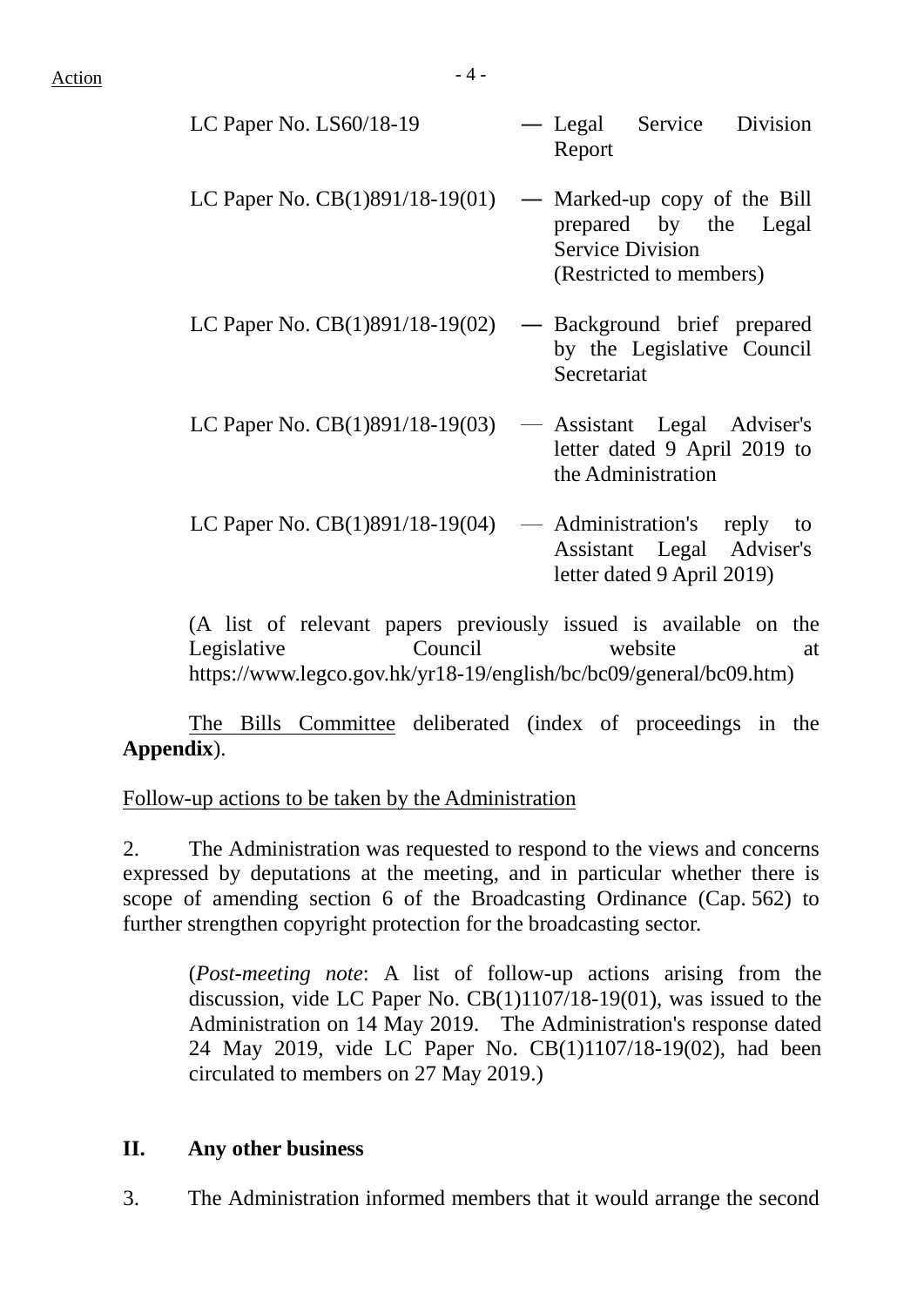$Action$   $-5$  -

reading of the Bill as soon as practical. There being no other business, the meeting ended at 11:46 am.

Council Business Division 1 Legislative Council Secretariat 19 July 2019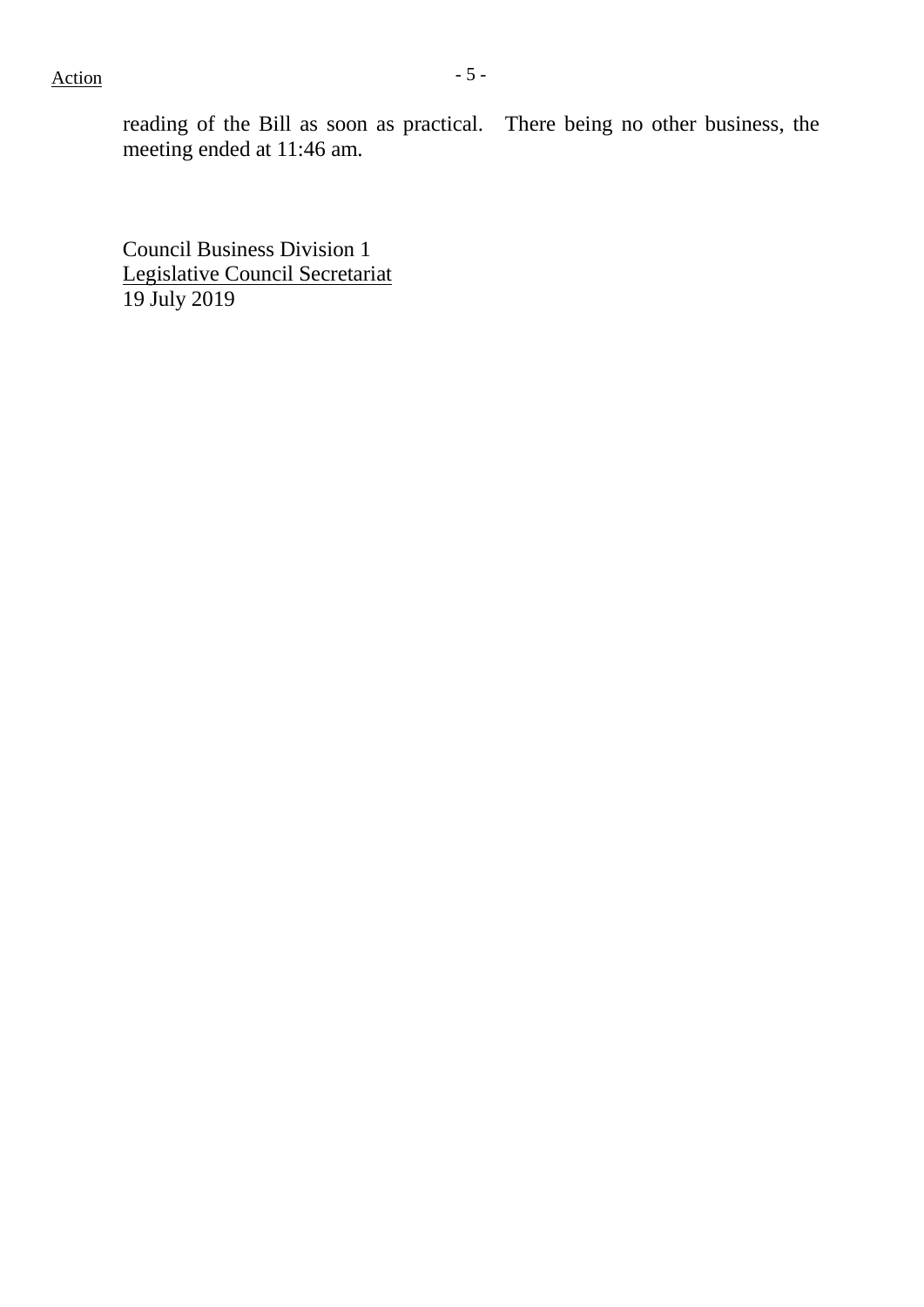### **Appendix**

#### **Bills Committee on Broadcasting and Telecommunications Legislation (Amendment) Bill 2019**

#### **Proceedings of second meeting held on Tuesday, 7 May 2019, at 10:30 am in Conference Room 2 of the Legislative Council Complex**

| <b>Time</b><br>marker | <b>Speaker</b>                                                                                             | Subject(s)                                                                                                                                                                                                                                                                                                                                                                                                                                                                   | <b>Action</b><br>required |
|-----------------------|------------------------------------------------------------------------------------------------------------|------------------------------------------------------------------------------------------------------------------------------------------------------------------------------------------------------------------------------------------------------------------------------------------------------------------------------------------------------------------------------------------------------------------------------------------------------------------------------|---------------------------|
|                       |                                                                                                            | Agenda item I — Meeting with deputations and the Administration                                                                                                                                                                                                                                                                                                                                                                                                              |                           |
| $000524 -$<br>000853  | Chairman                                                                                                   | Opening remarks                                                                                                                                                                                                                                                                                                                                                                                                                                                              |                           |
| $000854-$<br>001129   | Chairman<br>Miss Prairie<br><b>CHUNG</b><br>Kong<br>Cable<br>Hong<br>Television<br>Limited<br>("Cable TV") | Presentation of views<br>[LC Paper No. $CB(1)1050/18-19(01)$ ]                                                                                                                                                                                                                                                                                                                                                                                                               |                           |
| $001130 -$<br>001525  | Chairman<br>Ms Fiona LEE, Fantastic<br>Television<br>Limited<br>("Fantastic TV")                           | Presentation of views<br>[LC Paper No. CB(1)1050/18-19(02)]                                                                                                                                                                                                                                                                                                                                                                                                                  |                           |
| $001526 -$<br>001854  | Chairman<br>Ms<br>Veronica<br>LOCKYER,<br><b>PCCW</b><br>Media Limited                                     | Presentation of views<br>[LC Paper No. CB(1)1050/18-19(03)]                                                                                                                                                                                                                                                                                                                                                                                                                  |                           |
| $001855 -$<br>002220  | Chairman<br>Ms Eva CHAN, Hong<br>Television<br>Kong<br>Entertainment<br>Limited<br>Company<br>("HKTVE")    | Presentation of views<br>[LC Paper No. $CB(1)1050/18-19(04)$ ]                                                                                                                                                                                                                                                                                                                                                                                                               |                           |
| $002221 -$<br>002718  | Chairman<br>Administration                                                                                 | The Administration's responses to the deputations'<br>views were as follows -<br>(a) the Government played the role of a facilitator<br>to reduce the licensees' compliance cost and<br>facilitate<br>innovation<br>and<br>sustainable<br>development of the industry;<br>the<br>broadcasting<br>regulatory<br>framework<br>(b)<br>comprised several<br>aspects, namely the<br>legislation, licence conditions and codes of<br>practice, as well as administrative measures; |                           |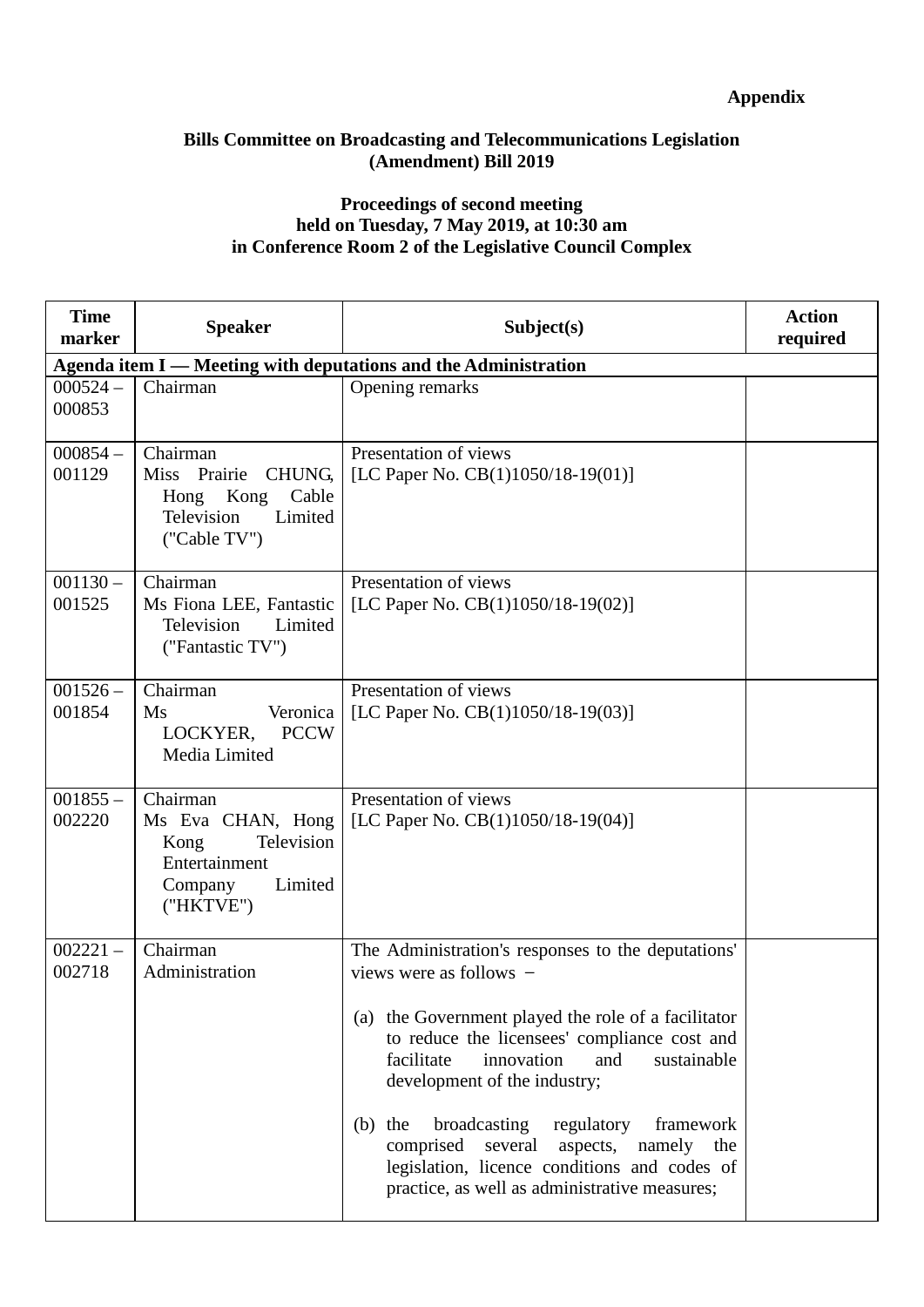| <b>Time</b><br>marker | <b>Speaker</b>                                                                            | Subject(s)                                                                                                                                                                                                                                                                                                                                                                                                     | <b>Action</b><br>required |
|-----------------------|-------------------------------------------------------------------------------------------|----------------------------------------------------------------------------------------------------------------------------------------------------------------------------------------------------------------------------------------------------------------------------------------------------------------------------------------------------------------------------------------------------------------|---------------------------|
|                       |                                                                                           | (c) a multipronged approach had been adopted to<br>facilitate the development of Hong Kong's<br>broadcasting industry.<br>The<br>following<br>relaxation measures on several fronts had been<br>put forward to address the imbalance between<br>the regulatory frameworks for traditional<br>broadcasting services and Internet media -                                                                        |                           |
|                       |                                                                                           | (i) legislative proposals put forward in the<br>The Administration was pleased to<br>Bill.<br>know that stakeholders welcomed and<br>supported them;                                                                                                                                                                                                                                                           |                           |
|                       |                                                                                           | (ii) non-legislative measures such as the<br>revision to code of practice to relax the<br>regulation of indirect advertising in TV<br>programme services and to lift<br>the<br>prohibition<br>the<br>of<br>broadcast<br>on<br>advertisements<br>for<br>undertakers<br>and<br>associated services in July 2018; and                                                                                             |                           |
|                       |                                                                                           | (iii) other administrative measures such as<br>streamlining the reporting requirements of<br>domestic free television programme<br>service ("free TV") licensees, etc.;                                                                                                                                                                                                                                        |                           |
|                       |                                                                                           | the Communications Authority ("CA") would<br>(d)<br>conduct a holistic review of the licence<br>requirements in the mid-term review of the<br>free TV licences ("mid-term review") which<br>would commence progressively in 2021-2022,<br>during which the comments and suggestions<br>of the industry would be taken into account in<br>considering any necessary changes to the<br>licence requirements; and |                           |
|                       |                                                                                           | the Administration would continue to listen to<br>(e)<br>the views of the industry, with a view to<br>facilitating development of the broadcasting<br>industry.                                                                                                                                                                                                                                                |                           |
| $002719-$<br>003153   | Chairman<br>Mr Charles Peter MOK<br>Miss Prairie CHUNG,<br>Cable TV<br>Ms Eva CHAN, HKTVE | Mr Charles Peter MOK asked the deputations what<br>else the Administration could do to restore the<br>imbalance between the regulations on traditional<br>broadcasters and the Internet media.                                                                                                                                                                                                                 |                           |
|                       |                                                                                           | General Counsel and Head of Legal<br>and<br>Regulatory Affairs, Cable TV suggested relaxing<br>the restrictions on the programmes contents of TV<br>By comparison, Internet media and<br>licensees.                                                                                                                                                                                                            |                           |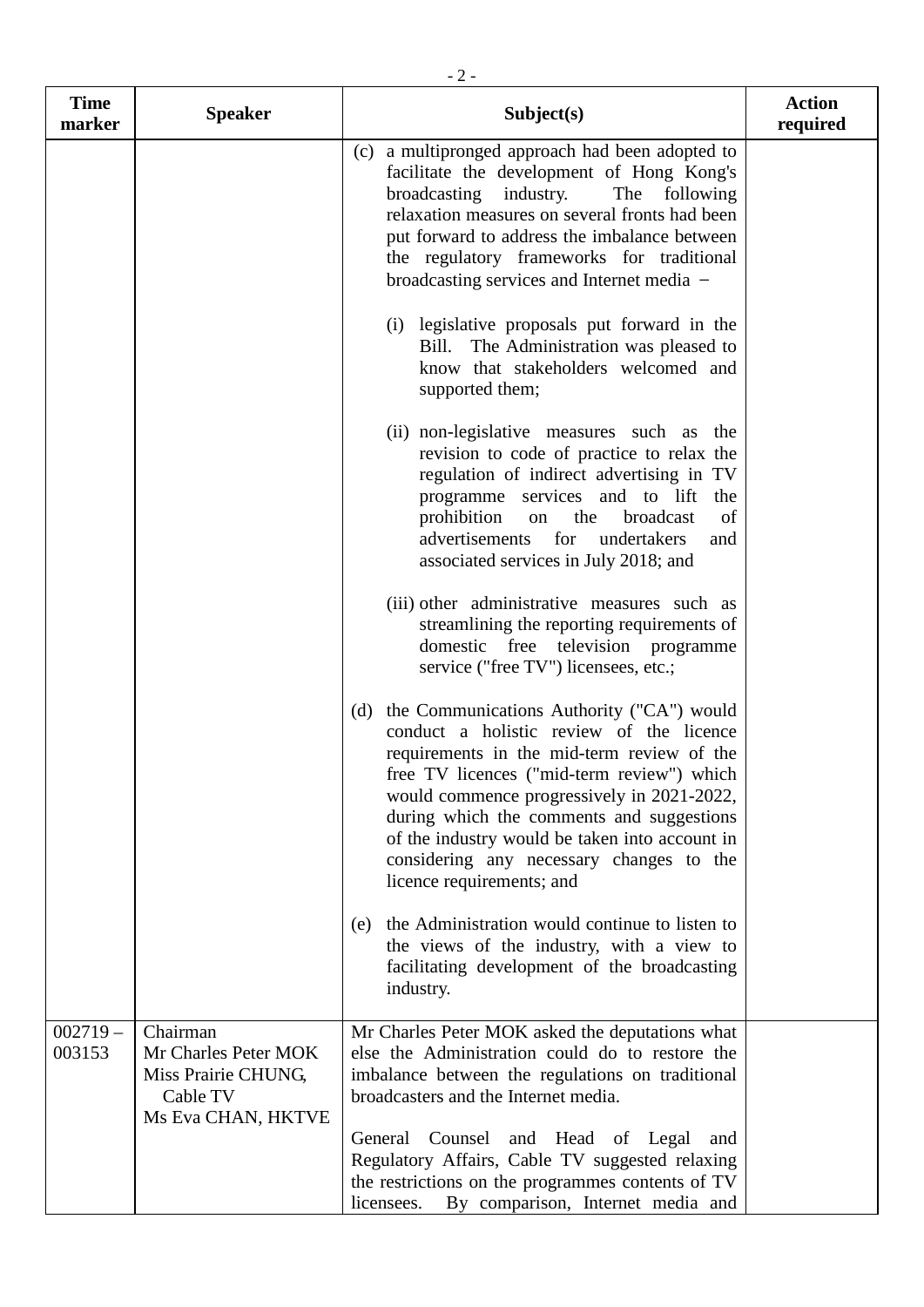| <b>Time</b><br>marker | <b>Speaker</b>                                         | Subject(s)                                                                                                                                                                                                                                                                                                                                                                                                                                                                                                                                                                                                                                                                                                                                                                      | <b>Action</b><br>required |
|-----------------------|--------------------------------------------------------|---------------------------------------------------------------------------------------------------------------------------------------------------------------------------------------------------------------------------------------------------------------------------------------------------------------------------------------------------------------------------------------------------------------------------------------------------------------------------------------------------------------------------------------------------------------------------------------------------------------------------------------------------------------------------------------------------------------------------------------------------------------------------------|---------------------------|
|                       |                                                        | over-the-top ("OTT") services were not subject to<br>such regulation.                                                                                                                                                                                                                                                                                                                                                                                                                                                                                                                                                                                                                                                                                                           |                           |
|                       |                                                        | General Manager in Regulatory Affairs and<br>Compliance, HKTVE said that according to the<br>Generic Codes of Practice for Television,<br>programmes classified into the "Mature" category<br>might be shown on free TV after 11:30 pm only.<br>Advertisements of a list of products or services,<br>such as clinical laboratory testing services;<br>cosmetic surgery and slimming or weight reducing<br>involving<br>of<br>medical<br>the<br>use<br>measures<br>preparations; and hair transplantation treatment,<br>were not acceptable to be shown on free TV. She<br>commented that these restrictions had confined the<br>sources of income for free TV licensees, and<br>suggested that the Administration might consider<br>whether such restrictions could be relaxed. |                           |
| $003154-$<br>003700   | Chairman<br>Mr MA Fung-kwok<br>Ms Fiona LEE, Fantastic | Mr MA Fung-kwok asked the deputations how they<br>would suggest to relax the requirement for free TV<br>licensees to operate a 24-hour English channel.                                                                                                                                                                                                                                                                                                                                                                                                                                                                                                                                                                                                                         |                           |
|                       | TV<br>Administration                                   | Executive Director, Fantastic TV commented that<br>the English-speaking population in Hong Kong was<br>declining, and English language programmes were<br>readily available from OTT services and Internet<br>media.<br>She pointed out that the current<br>requirement for a free TV licensee to operate a<br>24-hour English channel was a heavy burden.<br>She suggested that the Administration should<br>review whether the requirement could be removed<br>or modified by, for example, allowing a licensee to<br>include Putonghua programmes in the English<br>channel.<br>The Administration responded that $-$                                                                                                                                                        |                           |
|                       |                                                        | the requirement for a free TV licensee to<br>(a)<br>provide an English channel ("English channel"<br>requirement") was specified in the conditions<br>of its licence;                                                                                                                                                                                                                                                                                                                                                                                                                                                                                                                                                                                                           |                           |
|                       |                                                        | given Hong Kong was an international city<br>(b)<br>and that English was an official language, the<br>English<br>channel<br>requirement<br>appeared<br>reasonable; and                                                                                                                                                                                                                                                                                                                                                                                                                                                                                                                                                                                                          |                           |
|                       |                                                        | the up-coming mid-term review would be a<br>(c)<br>more appropriate avenue for a holistic review                                                                                                                                                                                                                                                                                                                                                                                                                                                                                                                                                                                                                                                                                |                           |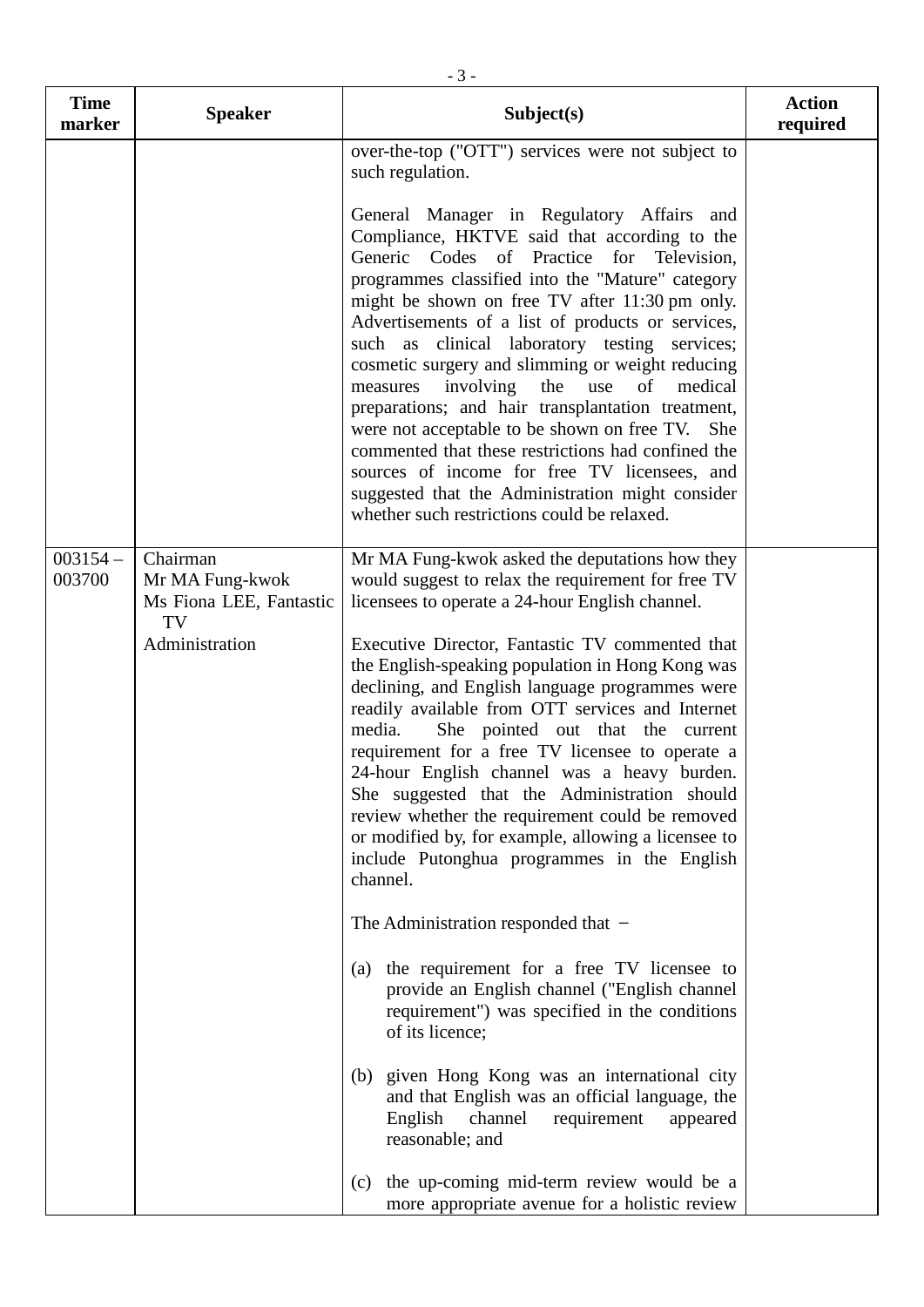| <b>Time</b><br>marker | <b>Speaker</b>                                                           | Subject(s)                                                                                                                                                                                                                                                                                                                                                                                                                                                                                                                                                                                                                                                                         | <b>Action</b><br>required                                   |
|-----------------------|--------------------------------------------------------------------------|------------------------------------------------------------------------------------------------------------------------------------------------------------------------------------------------------------------------------------------------------------------------------------------------------------------------------------------------------------------------------------------------------------------------------------------------------------------------------------------------------------------------------------------------------------------------------------------------------------------------------------------------------------------------------------|-------------------------------------------------------------|
|                       |                                                                          | of various regulatory issues including the<br>English channel requirement, considering the<br>potentially far-reaching implications of these<br>issues on the general public and free TV<br>audience.                                                                                                                                                                                                                                                                                                                                                                                                                                                                              |                                                             |
| $003701 -$<br>004230  | Chairman<br>Mr Charles Peter MOK<br>Administration<br>Ms Eva CHAN, HKTVE | <b>MOK</b><br>Charles<br>Peter<br>asked<br>Mr<br>how<br>the<br>Administration would respond to the sector's<br>concern about copyright infringement in the<br>Internet media and some OTT services. He said<br>that, although section 6 of the Broadcasting<br>Ordinance (Cap. 562) provided for the regulation<br>of unauthorized decoders, the provision was<br>restricted and seemed obsolete. Mr MOK asked if<br>the Administration would consider strengthening<br>the protection of copyright by provisions under<br>Cap. 562 or under the Copyright Ordinance<br>(Cap. 528).<br>The Administration responded that $-$<br>(a) protection of intellectual property rights was |                                                             |
|                       |                                                                          | provided under Cap. 528 and there had been<br>successful cases of prosecution against<br>copyright infringement of broadcast television<br>programmes; and                                                                                                                                                                                                                                                                                                                                                                                                                                                                                                                         |                                                             |
|                       |                                                                          | Administration<br>would<br>$(b)$ the<br>provide<br>supplementary information concerning the<br>protection of broadcasting industry under to follow up as<br>section 6 of Cap. 562 after the meeting.                                                                                                                                                                                                                                                                                                                                                                                                                                                                               | The<br>Administration<br>per paragraph 2<br>of the minutes. |
|                       |                                                                          | General Manager in Regulatory Affairs and<br>Compliance, HKTVE welcomed Mr MOK's<br>enquiry and said it would be fairer if licensees'<br>rights and responsibilities would be embodied side                                                                                                                                                                                                                                                                                                                                                                                                                                                                                        |                                                             |

|                      |                                                   | by side under Cap. 562, instead of relying on a<br>separate ordinance to protect their copyright.                                                                                                                                                                                                                                                                                                               |  |
|----------------------|---------------------------------------------------|-----------------------------------------------------------------------------------------------------------------------------------------------------------------------------------------------------------------------------------------------------------------------------------------------------------------------------------------------------------------------------------------------------------------|--|
| $004231 -$<br>004641 | Chairman<br>Mr MA Fung-kwok<br>Ms Eva CHAN, HKTVE | Mr MA Fung-kwok asked the deputations what<br>specific measures should be introduced to regulate<br>OTT service providers and the Internet media.<br>Acknowledging the difficulty of regulating the<br>contents of Internet media, General Manager in<br>Regulatory Affairs and Compliance, HKTVE<br>suggested that it might be more practical to relax<br>the regulations on traditional broadcasters instead. |  |

 $\mathsf{l}$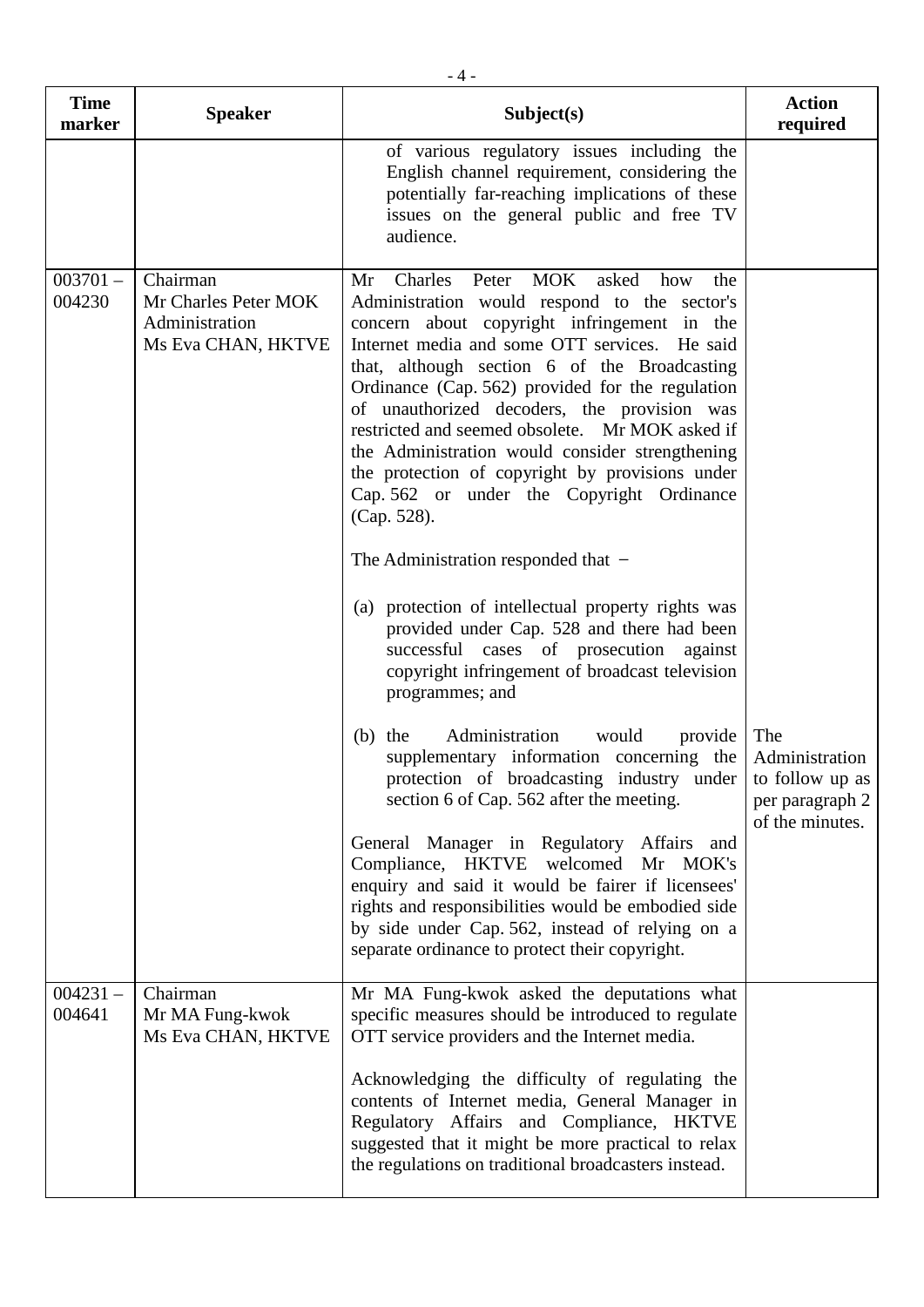| <b>Time</b><br>marker | <b>Speaker</b>                                   | Subject(s)                                                                                                                                                                                                                                                                                                                                                                                 | <b>Action</b><br>required |
|-----------------------|--------------------------------------------------|--------------------------------------------------------------------------------------------------------------------------------------------------------------------------------------------------------------------------------------------------------------------------------------------------------------------------------------------------------------------------------------------|---------------------------|
| $004642 -$<br>005022  | Chairman<br>Administration<br>Ms Eva CHAN, HKTVE | Chairman<br>broadcasters<br>The<br>commented that<br>considered the licensing requirements to broadcast<br>Radio<br>Television Hong Kong ("RTHK")'s<br>programmes unfair as the latter now had their own<br>TV channels and was a competitor to them.                                                                                                                                      |                           |
|                       |                                                  | The Administration responded that $-$                                                                                                                                                                                                                                                                                                                                                      |                           |
|                       |                                                  | RTHK, as a public service broadcaster, had<br>(a)<br>only started to operate its own TV channels<br>since 2014, and its TV broadcasting services<br>were still in a developing stage;                                                                                                                                                                                                      |                           |
|                       |                                                  | free TV licensees should have the social<br>(b)<br>responsibility to broadcast RTHK programmes<br>and announcements in the public interest in<br>appropriate designated time slots;                                                                                                                                                                                                        |                           |
|                       |                                                  | the requirements had been evolving.<br>(c)<br>For<br>example, the Administration had introduced<br>rescheduling flexibility to relevant free TV<br>licensees in broadcasting RTHK programmes<br>in $2015$ ; and                                                                                                                                                                            |                           |
|                       |                                                  | (d) it was appropriate that the current arrangement<br>for free TV licensees to broadcast RTHK's<br>programmes should remain.                                                                                                                                                                                                                                                              |                           |
|                       |                                                  | General Manager in Regulatory Affairs and<br>Compliance, HKTVE responded that it was not<br>equitable for HKTVE, which began operation in<br>2016, to have to broadcast 2.5 hours of RTHK<br>programmes weekly via its Chinese channel, in<br>addition to the 22 hours of programmes under the<br>Positive Programme Requirement ("PPR"), when<br>RTHK had one TV channel more than HKTVE. |                           |
|                       |                                                  | The Administration responded that $-$                                                                                                                                                                                                                                                                                                                                                      |                           |
|                       |                                                  | free TV licensees were exempt from spectrum<br>(a)<br>utilization fee in recognition of their social<br>responsibility; and                                                                                                                                                                                                                                                                |                           |
|                       |                                                  | having said that, the Administration undertook<br>(b)<br>to convey the above concerns to CA for<br>consideration in the upcoming mid-term<br>review.                                                                                                                                                                                                                                       |                           |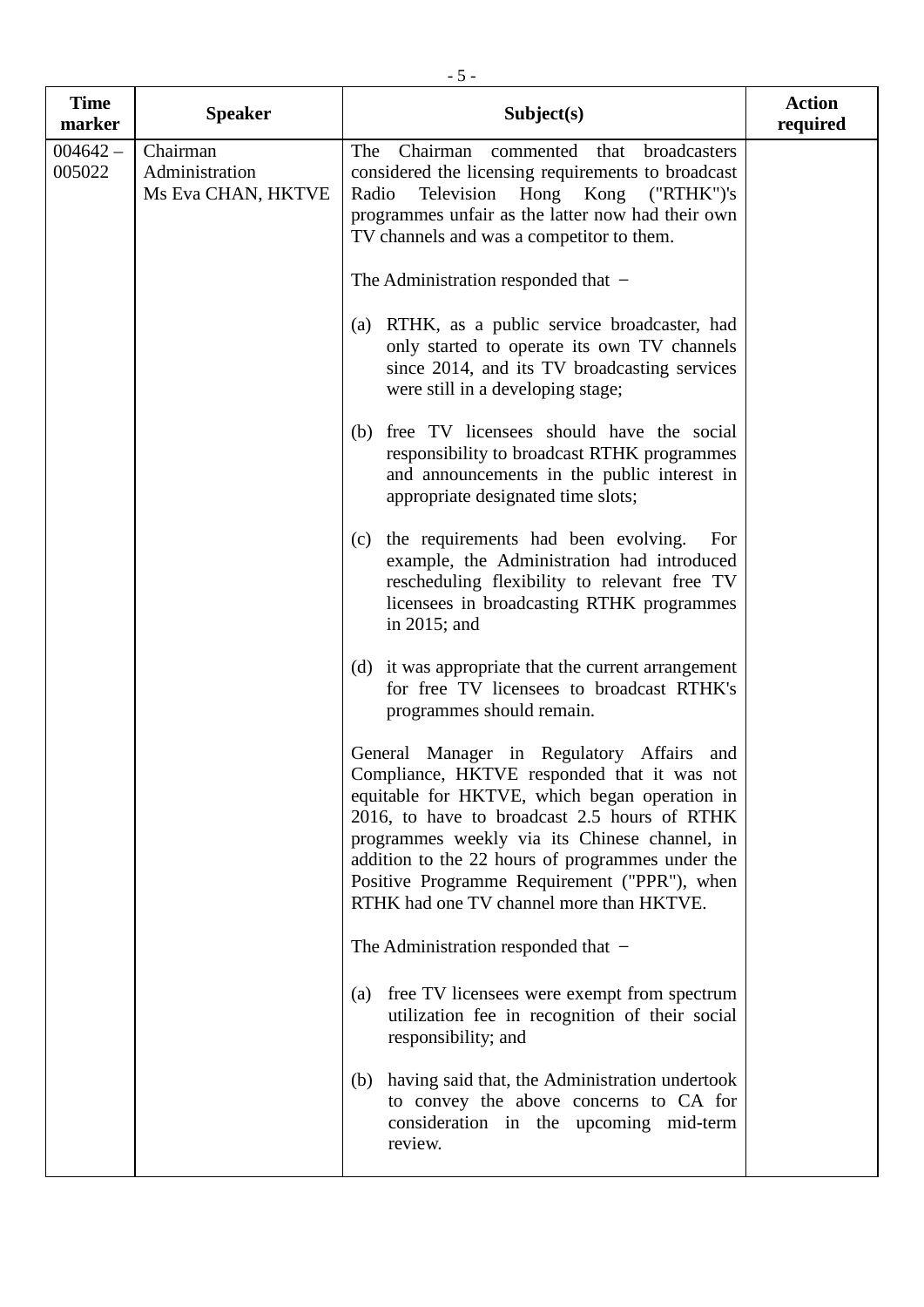| <b>Time</b><br>marker | <b>Speaker</b>                                     | Subject(s)                                                                                                                                                                                                                                                     | <b>Action</b><br>required |
|-----------------------|----------------------------------------------------|----------------------------------------------------------------------------------------------------------------------------------------------------------------------------------------------------------------------------------------------------------------|---------------------------|
| $005023 -$<br>005153  | Chairman<br>Administration                         | Upon the Chairman's enquiry, the Administration<br>responded that $-$                                                                                                                                                                                          |                           |
|                       |                                                    | (a) CA would review its codes of practice (e.g.<br>Advertising<br>Standards<br>and Programme<br>Standards) from time to time to take account<br>changing<br>community attitudes<br>of<br>and<br>standards;                                                     |                           |
|                       |                                                    | the trade's concerns would be conveyed to CA<br>(b)<br>for consideration; and                                                                                                                                                                                  |                           |
|                       |                                                    | the trade's views would also be considered in<br>(c)<br>the mid-term review in 2021-2022.                                                                                                                                                                      |                           |
|                       |                                                    | The Chairman said the deputations could provide<br>supplementary information after the meeting, if so<br>wished, to justify their claims that certain<br>restrictions on advertisements were unreasonable.                                                     |                           |
| $005154-$<br>005606   | Chairman<br>Mr Charles Peter MOK<br>Administration | Mr Charles Peter MOK asked whether the<br>Administration could lower the licence fees for TV<br>services<br>programme<br>enhance<br>the<br>to<br>competitiveness of local media amidst the fierce<br>international competition for the global OTT<br>business. |                           |
|                       |                                                    | The Administration responded that the licence fees<br>were determined according to the full-cost recovery<br>principle, and there was no plan to revise the<br>principle at the moment.                                                                        |                           |
|                       |                                                    | Mr Charles Peter MOK commented that the<br>economic benefits associated with developing the<br>TV broadcasting sector in Hong Kong should<br>outweigh the importance of upholding the<br>"full-cost recovery" principle.                                       |                           |
| $005607 -$<br>010230  | Chairman<br>Mr Charles Peter MOK<br>Administration | Mr Charles Peter MOK noted that the regulations<br>of TV and sound broadcasting services were under<br>different laws. He said that the two services were<br>similar and asked whether the two regulatory<br>regimes should be aligned.                        |                           |
|                       |                                                    | The Administration responded that $-$                                                                                                                                                                                                                          |                           |
|                       |                                                    | as far as the legislative requirements were<br>(a)<br>concerned, the regulatory frameworks (such as<br>that on cross media restrictions) for TV and<br>sound broadcasting services were largely                                                                |                           |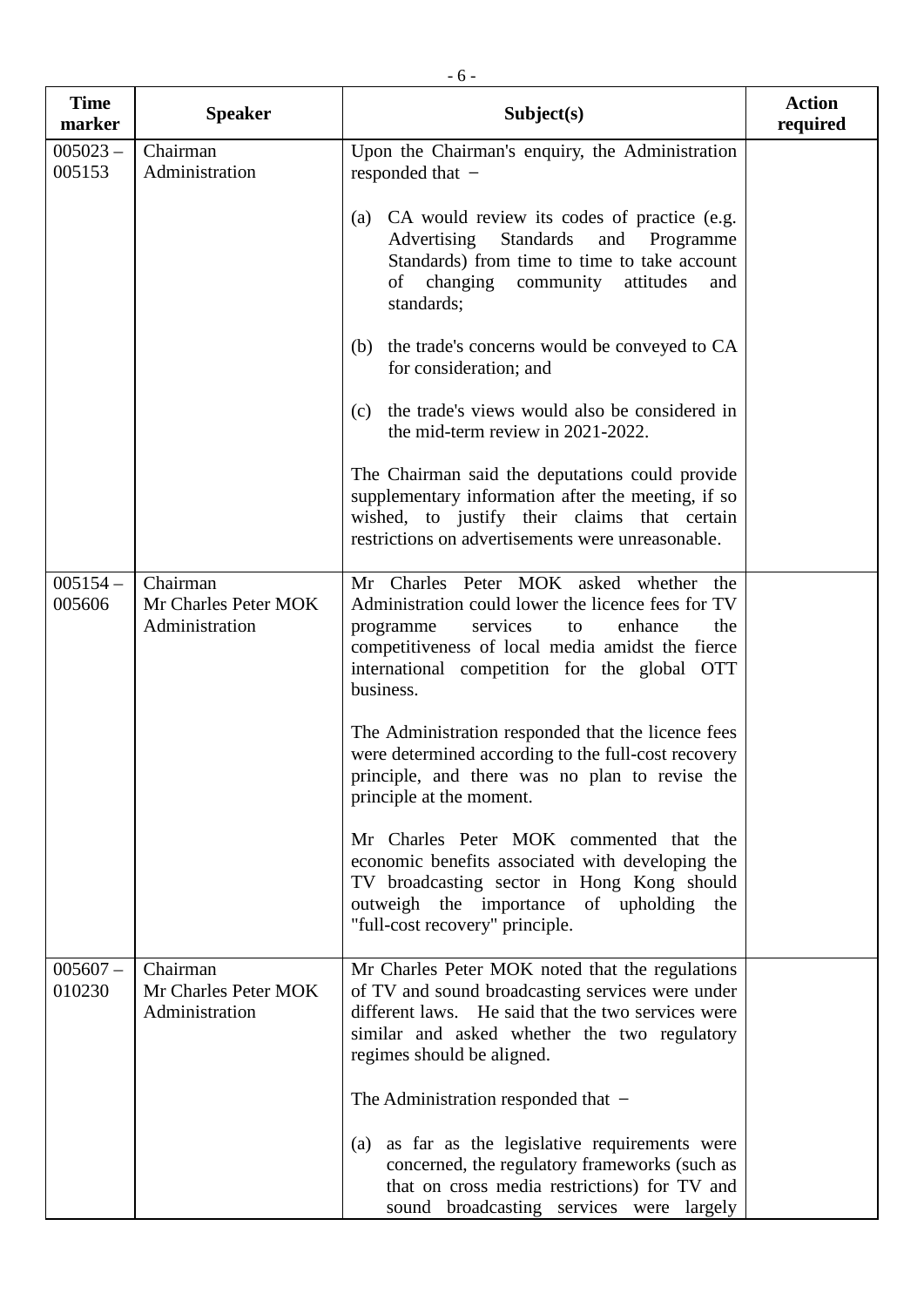| <b>Time</b><br>marker | <b>Speaker</b>                                                                      | Subject(s)                                                                                                                                                                                                                                                                                                                                                                                                                                                                                    | <b>Action</b><br>required |
|-----------------------|-------------------------------------------------------------------------------------|-----------------------------------------------------------------------------------------------------------------------------------------------------------------------------------------------------------------------------------------------------------------------------------------------------------------------------------------------------------------------------------------------------------------------------------------------------------------------------------------------|---------------------------|
|                       |                                                                                     | similar although they were regulated mainly<br>under two different ordinances (i.e. Cap. 562<br>and Part 3A of the Telecommunications<br>Ordinance (Cap. 106)) and the Bill had indeed<br>proposed to align some aspects of the two<br>ordinances (e.g. definition of disqualified<br>person); and                                                                                                                                                                                            |                           |
|                       |                                                                                     | the<br>non-legislative<br>(b)<br>for<br>regulatory<br>as<br>requirements (e.g. codes of practices), they<br>were drawn up by CA as a unified regulatory<br>body for both TV and sound broadcasting<br>services taking account of the respective needs<br>and situations of the TV and<br>sound<br>broadcasting industries.                                                                                                                                                                    |                           |
|                       |                                                                                     | Mr Charles Peter MOK suggested that issues<br>related to outdated provisions in the codes of<br>practice or the discrepancies in the regulation of<br>TV and sound broadcasting services should be<br>brought to the Panel on Information Technology<br>and Broadcasting for follow-up.                                                                                                                                                                                                       |                           |
|                       |                                                                                     | The Chairman concluded that the Administration<br>should consider and review measures that would<br>support the development of TV services, including<br>reducing the air-time of PPR programmes, allowing<br>programmes for adult viewers to be broadcast at an<br>earlier time of the day, and relaxing the restrictions<br>on advertisement on TV. The Chairman invited<br>the Administration to provide supplementary<br>information so that the Panel could follow up as<br>appropriate. |                           |
| $010231 -$<br>010806  | Chairman<br><b>Assistant Legal Adviser</b><br>10 ("ALA 10")<br>Mr Charles Peter MOK | directed<br>Chairman<br>The<br>to<br>proceed<br>to<br>Clause-by-clause examination of the Bill (LC<br>Paper No. CB(3)455/18-19).                                                                                                                                                                                                                                                                                                                                                              |                           |
|                       | Administration                                                                      | Clause 1 – Short title and commencement                                                                                                                                                                                                                                                                                                                                                                                                                                                       |                           |
|                       |                                                                                     | Clause 2 - Enactments amended<br>Clause $3 -$ Section 8 amended (to whom licence<br>may be granted)                                                                                                                                                                                                                                                                                                                                                                                           |                           |
|                       |                                                                                     | Clause $4 - \text{Section } 45$ added<br>Transitional and savings provisions<br>45.<br><b>Telecommunications</b><br><b>Broadcasting</b><br>and<br>Legislation (Amendment) Ordinance 2019                                                                                                                                                                                                                                                                                                      |                           |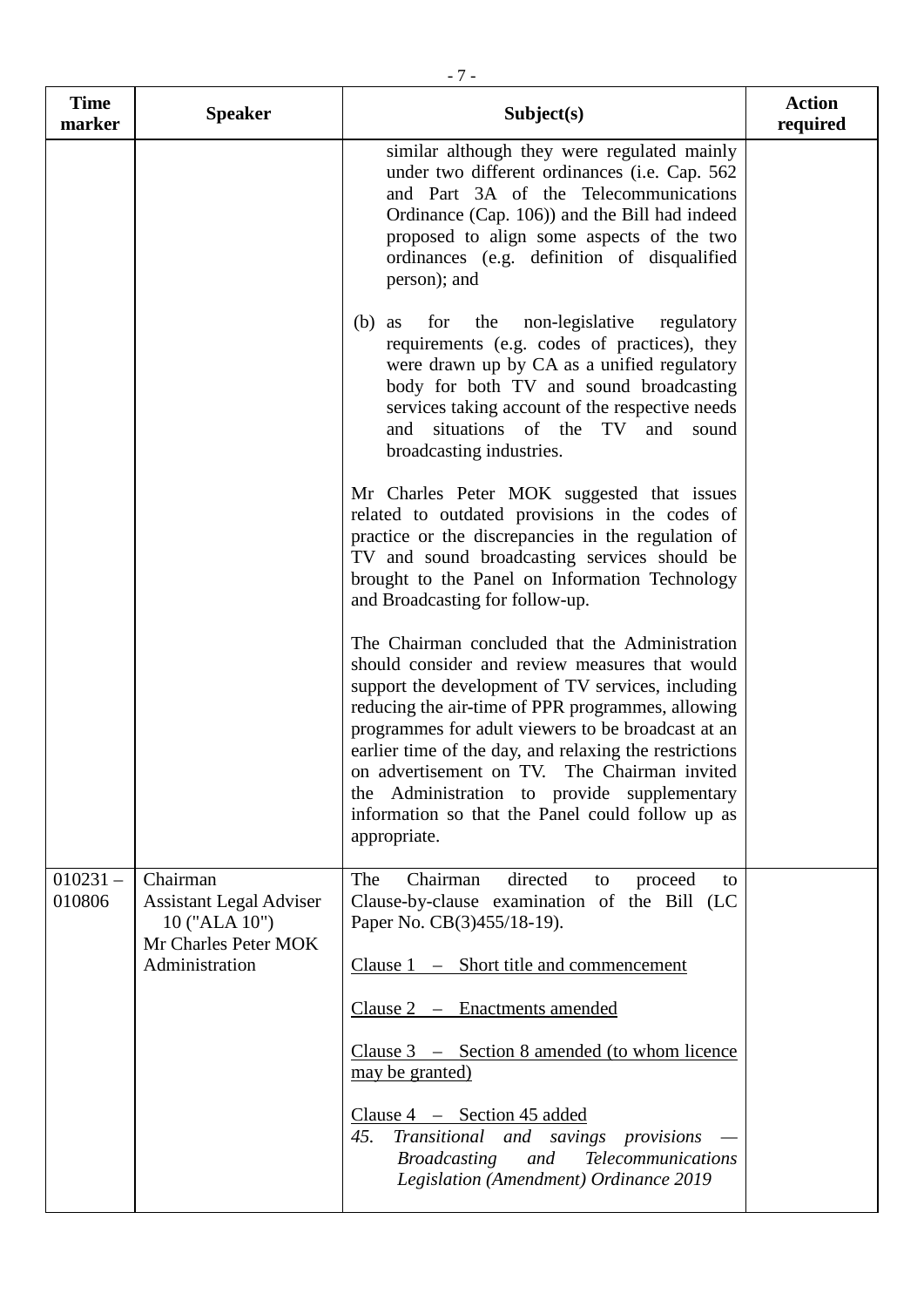| <b>Time</b><br>marker | <b>Speaker</b>                                     | Subject(s)                                                                                                                                                                                                                                                                                                                                                                                                                                                                                                                                   | <b>Action</b><br>required |
|-----------------------|----------------------------------------------------|----------------------------------------------------------------------------------------------------------------------------------------------------------------------------------------------------------------------------------------------------------------------------------------------------------------------------------------------------------------------------------------------------------------------------------------------------------------------------------------------------------------------------------------------|---------------------------|
|                       |                                                    | Clause $5 -$ Schedule<br>amended<br>(disqualification for holding domestic free or pay<br>television programme service licences<br>and<br>restriction on voting control of voting controllers)                                                                                                                                                                                                                                                                                                                                               |                           |
|                       |                                                    | Mr Charles Peter MOK asked whether the word<br>"shall" in other parts of the ordinance would<br>equally be amended to "must".<br>The<br>Administration responded that according to<br>established drafting policies, such amendment<br>would be made when the opportunity arose.                                                                                                                                                                                                                                                             |                           |
| $010807 -$<br>011431  | Chairman<br>Mr Charles Peter MOK<br>Administration | Clause 6 - Schedule 4 amended (domestic free<br>television programme service supplementary<br>provisions)                                                                                                                                                                                                                                                                                                                                                                                                                                    |                           |
|                       |                                                    | Clause $7 -$ Schedule 5 amended (domestic pay<br>television programme<br>service supplementary<br>provisions)                                                                                                                                                                                                                                                                                                                                                                                                                                |                           |
|                       |                                                    | Clause 8 - Schedule 8 amended (transitional<br>and savings provisions)                                                                                                                                                                                                                                                                                                                                                                                                                                                                       |                           |
|                       |                                                    | $Clause 9 - Schedule 9 amended (consequential)$<br>amendments)                                                                                                                                                                                                                                                                                                                                                                                                                                                                               |                           |
|                       |                                                    | Clause 10 - Schedule 10 added<br>Schedule 10 Transitional and<br>Savings<br>Provisions — Broadcasting and<br><b>Telecommunications</b><br>Legislation<br>(Amendment) Ordinance 2019                                                                                                                                                                                                                                                                                                                                                          |                           |
|                       |                                                    | Upon Mr Charles Peter MOK's enquiry, the<br>Administration responded that the main effect of<br>Clause 10 of the Bill was that any licence<br>applications or licence extension or renewal<br>applications that were pending immediately before<br>the commencement date were to be dealt with in<br>accordance with the relaxed requirements as<br>introduced by the Bill. The policy objective was<br>to facilitate the industry by not requiring them to<br>resubmit an application in order to benefit from the<br>relaxed requirements. |                           |
| $011432 -$<br>011850  | Chairman<br>Administration                         | Clause $11 -$ Section<br>13A<br>amended<br>(interpretation)<br>Clause 12 – Section 13F amended (competence)<br>of licensees)                                                                                                                                                                                                                                                                                                                                                                                                                 |                           |